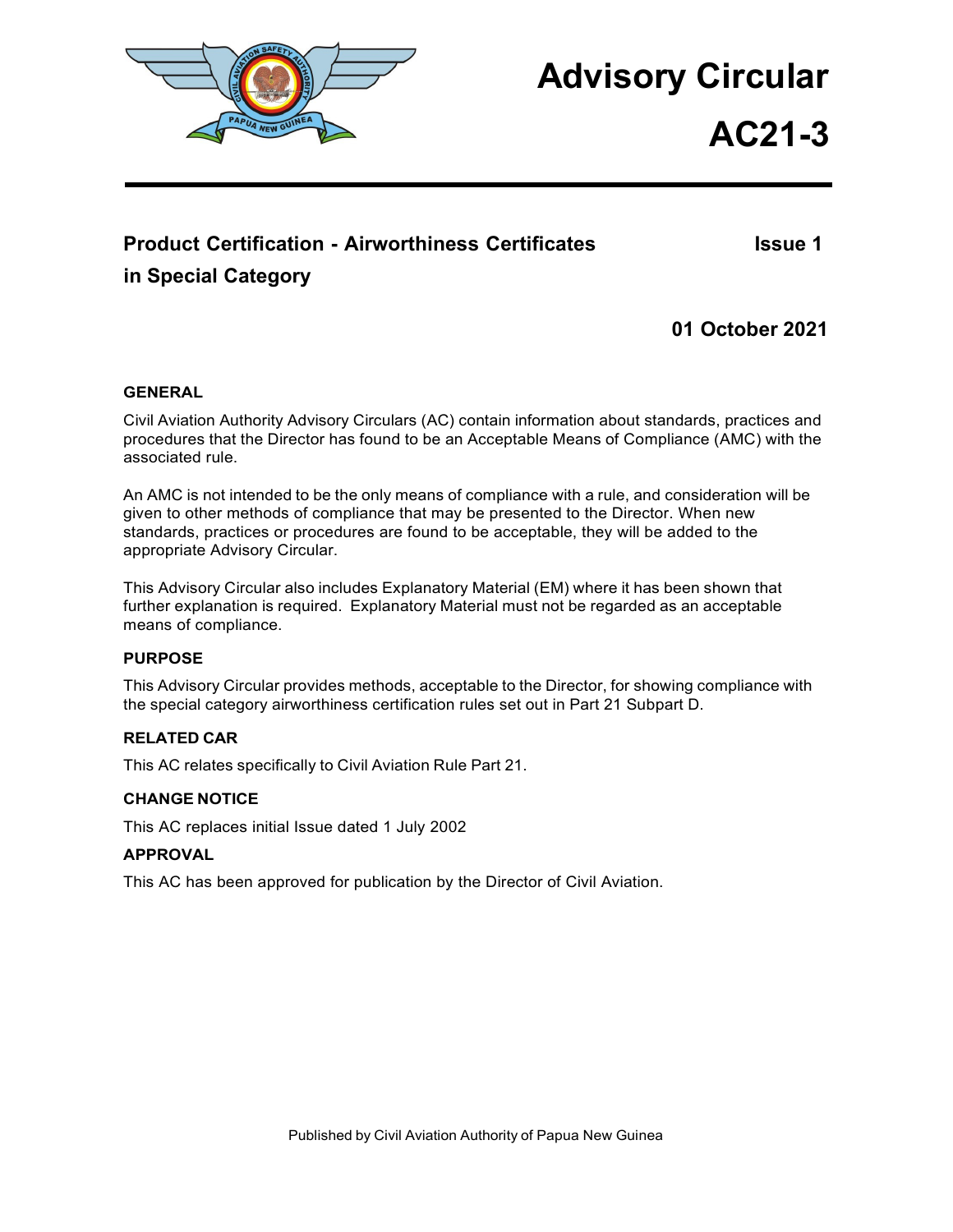# **Table of Contents**

| General                                                   | $\mathbf{2}$ |
|-----------------------------------------------------------|--------------|
|                                                           |              |
|                                                           |              |
|                                                           |              |
|                                                           |              |
|                                                           |              |
| <b>EM 21.45 Special Flight Permit Requirements</b>        | 16           |
|                                                           |              |
|                                                           |              |
|                                                           |              |
| EM 21.47 Special Flight Permit - Continuing Authorisation | 17           |
| <b>EM 21.49 Duration of Certificate</b>                   | 17           |
|                                                           |              |
| <b>EM 21.51 Transfer of Certificate</b>                   | 18           |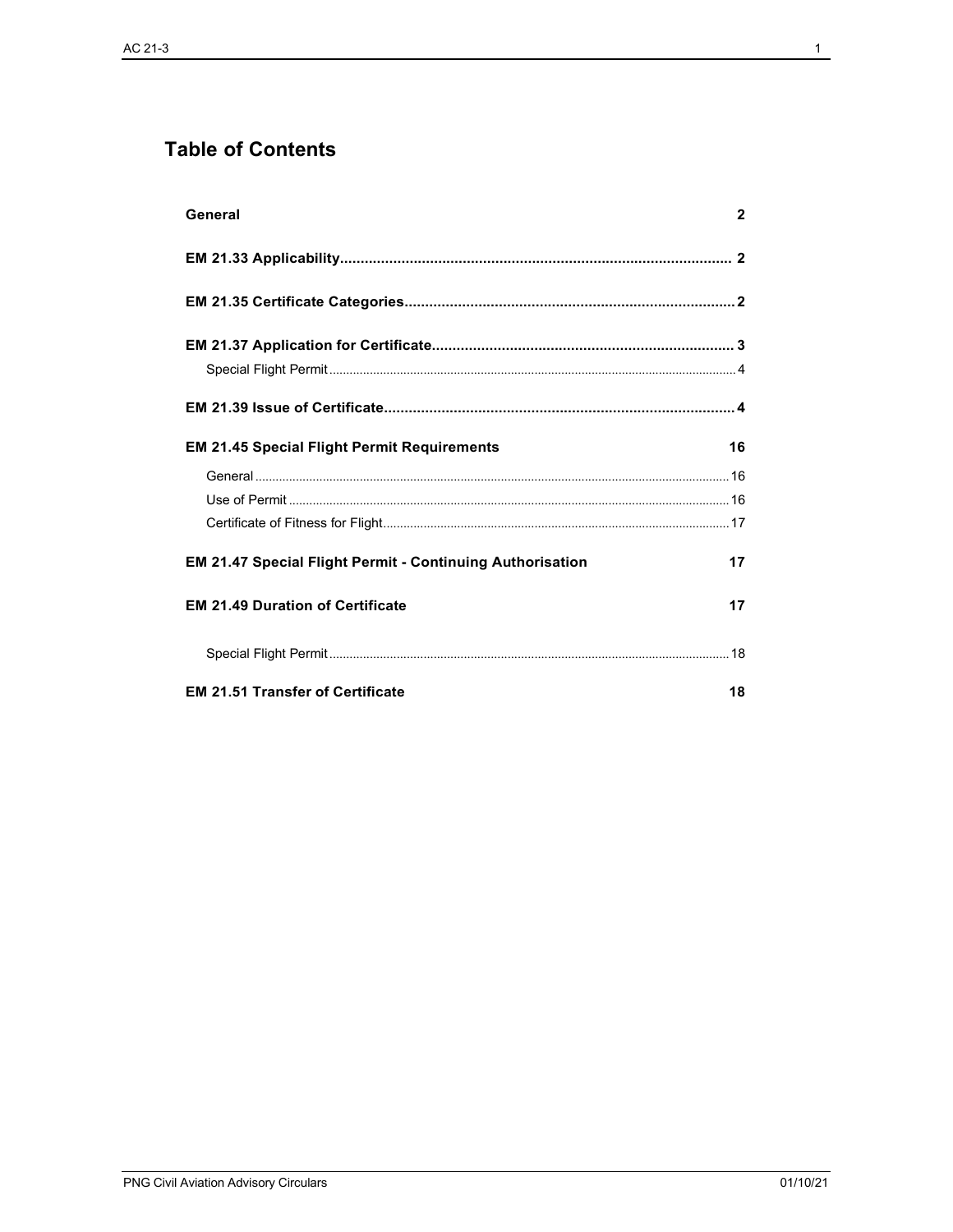# **General**

Except where the operation of an aircraft is for the purpose of demonstrating the eligibility of the aircraft for the issue, renewal, or reinstatement of an airworthiness certificate, to be eligible to operate in Papua New Guinea, rule 91.101 requires all aircraft to have a current airworthiness certificate.

Rule Part 21 Subpart D prescribes the requirements for issue of airworthiness certificates to aircraft in one of three categories—

- **Standard**
- **Restricted**
- Special

This advisory circular provides information to applicants for airworthiness certificates in the special category only.

The special category includes experimental certificates and special flight permits.

## **EM 21.33 Purpose**

The rule is self explanatory.

### <span id="page-2-0"></span>**EM 21.35 Certificate Categories**

In addition to the standard and restricted category, the following airworthiness certificates may be issued under Part 21:

• a Special Flight Permit.

For the purpose of these rules, a Special Flight Permit is equally considered to be a Special Category Airworthiness Certificate even though it is in the form of a permit.

Rule 21.35(b) states that the Director may prescribe conditions and limitations, and purposes on an airworthiness certificate.

#### *Limitations and Conditions*

Aircraft issued with a Special Flight Permit are subject to any conditions and limitations prescribed by the CASA as appropriate to the use of the aircraft, together with the operational restrictions specified in 91.105—

- no operations involving the carriage of persons, or goods, for hire or reward except for conversion instruction of the operator; and
- no operations over a congested area of a city, town, or settlement, or over an open air assembly of persons.

In all cases the Director may impose limitations to ensure the safe operation of the aircraft.

#### *Purposes*

The purpose for which a special flight permit is issued will be prescribed on that permit.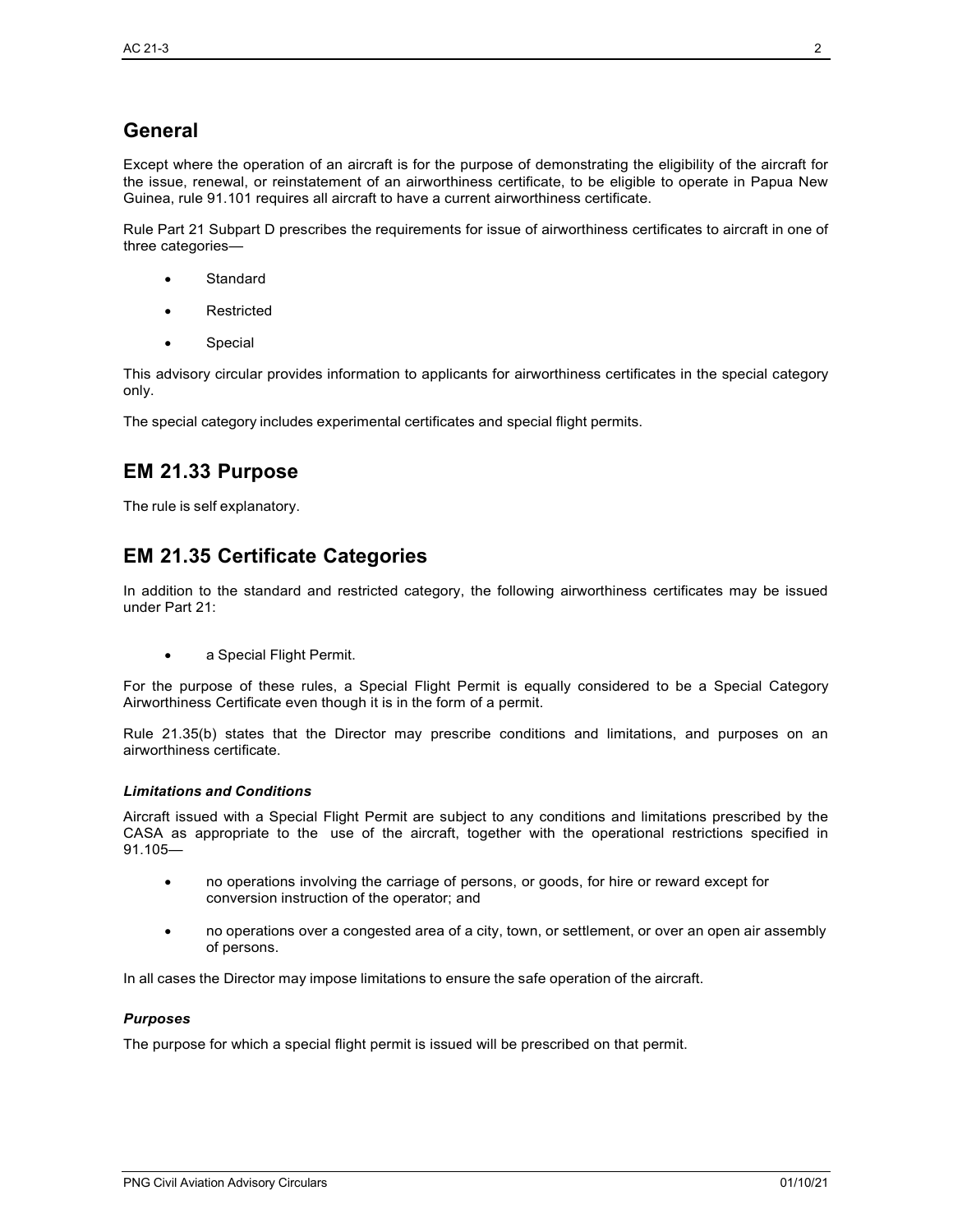The following are the purposes applicable in each case:

- (a) A Special Flight Permit may be issued to an aircraft for a particular flight and for a series of flightsfor a specific purpose, including
	- ferry flight (within Papua New Guinea)
	- aircraft evacuation
	- customer demonstration

## <span id="page-3-0"></span>**EM 21.37 Application for Certificate**

#### <span id="page-3-1"></span>**EM Special Flight Permit**

An application for a special flight permit should normally be made on Form CA 21/04. This form is available from the CASA website.

*All charges associated with the issue of a Special Flight Permit will normally be invoiced to the aircraft's registered owner. The CASA will invoice another client if it receives a written request and that client has agreed in writing to accept the charges.*

If any required information is not available when the application is completed, this should be advised separately, with reasons, in a covering letter with the application.

#### *Aircraft Description*

The applicant should ensure correct model designations are used. The data plate should be checked to ensure that the information corresponds to references in the aircraft's documentation. If differences are found then the reasons for them should be determined and the CASA advised.

#### *Purpose*

The intended purpose of the flight should be specified (Refer EM 21.45 below).

#### *Grounds for Request*

The application should contain the supporting reasons for the Special Flight Permit. (Refer EM 21.45 below).

#### *Flight Details*

Details pertaining to the specific flight, or flights should be provided, including—

- the proposed route
- the date of the flight
- the proposed crew
- the proposed operating limitations

#### *Inspection*

A fitness for flight certificate should be completed by a licensed aircraft maintenance engineer and forwarded to the CASA with the application.

### <span id="page-3-2"></span>**EM 21.39 Issue of Certificate**

Rule 21.39(d)(2) requires the level of safety for a Special Flight Permit to be adequate for the purposes for which the aircraft is to be used.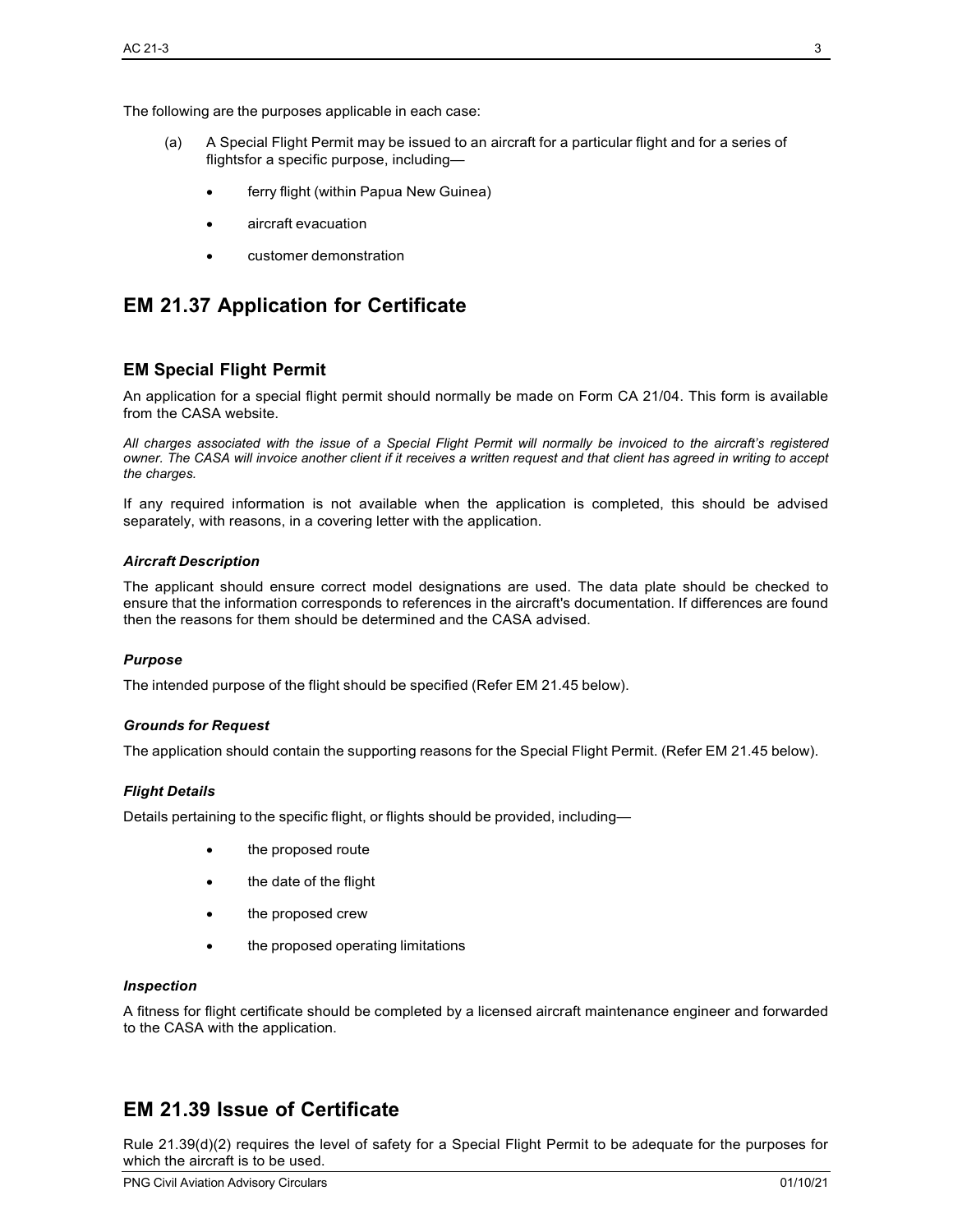The requirements to be met in regard to a level of safety adequate for the purpose are described in more detail in EM 21.43 and include conformity to an acceptable type design and flight evaluation.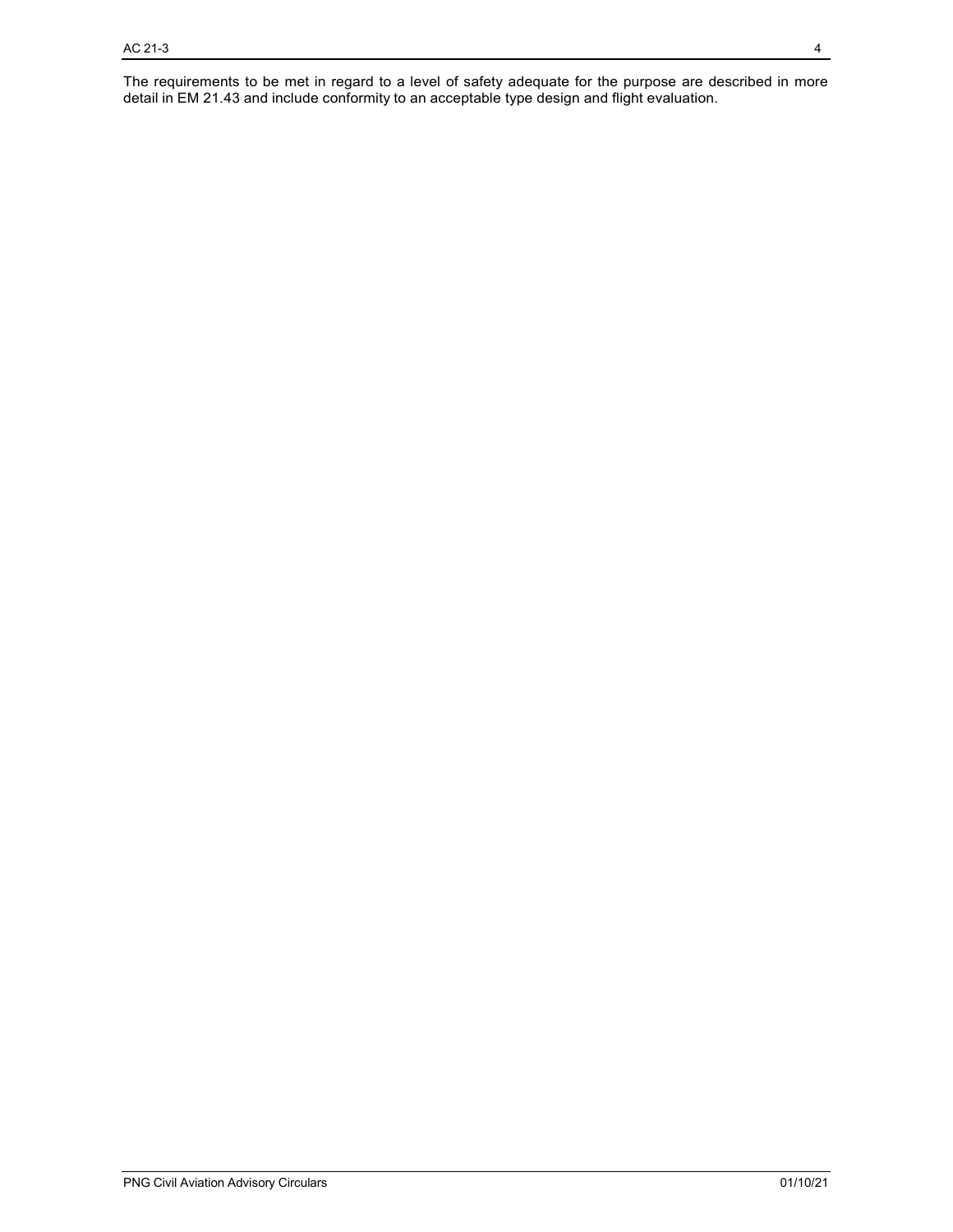# <span id="page-5-0"></span>**EM 21.45 Special Flight Permit Requirements**

#### <span id="page-5-1"></span>**General**

A special flight permit may be issued to permit the operation of an aircraft that does not have a current airworthiness certificate and therefore is not in compliance with 91.101.

The reasons for the required airworthiness certificate not being issued or renewed may include the need to complete one or more of the following—

- an inspection
- a flight test
- modifications
- **repairs**
- compliance with a maintenance programme

#### <span id="page-5-2"></span>**Use of Permit**

An applicant for a special flight permit should indicate the purpose for which the permit is required. The purpose may be—

- ferry flight
- flight testing
- aircraft evacuation

The purpose will be prescribed on the Special Flight Permit.

#### *Ferry Flight*

A ferry flight may apply to an aircraft that—

- does not comply with applicable airworthiness requirements
- has been damaged
- has inoperative equipment
- otherwise cannot meet the requirements of Parts 43 or 91

Under a special flight permit the aircraft may be ferried to a facility where work on the aircraft is to be performed or where the aircraft is to be stored. A special flight permit will only be issued if the flight can be shown to meet an acceptable level of safety.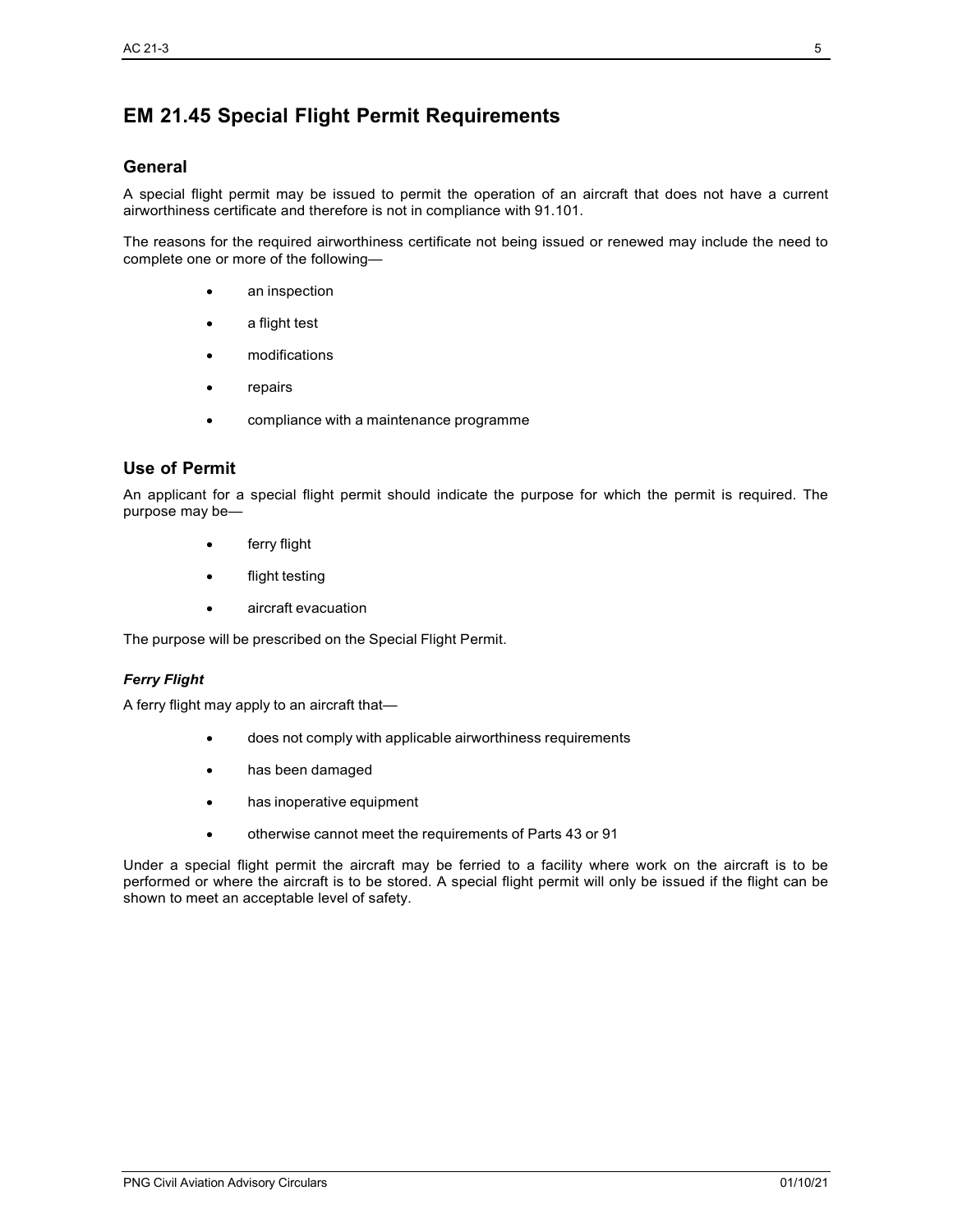#### *Aircraft Evacuation*

A special flight permit may be issued to permit an aircraft to be flown out of areas that are, or are expected to be, dangerous. Factors that could make an area dangerous include—

- flooding
- **earthquake**
- extreme weather
- other natural disasters

#### <span id="page-6-0"></span>**Certificate of Fitness for Flight**

Normally when circumstances require the issue of a special flight permit, a certificate of release to service cannot be issued because certain airworthiness requirements are not met. Before a special flight permit may be issued, a certification in respect of the aircraft's fitness for flight will be required to be provided to the CASA.

The certificate of fitness for flight is not a release to service for the aircraft.

A suggested template for a certificate of fitness for flight is shown in Appendix 1.

# <span id="page-6-1"></span>**EM 21.49 Duration of Certificate**

#### <span id="page-6-2"></span>**Special Flight Permit**

A special flight permit with be issued with an expiry date appropriate to the purpose for which it is issued.

# <span id="page-6-3"></span>**EM 21.51 Transfer of certificate**

Under this rule, the airworthiness certificate must remain with the aircraft when it is transferred from one owner or operator to another. There is no holder of an airworthiness certificate, it is regarded as part of the aircraft.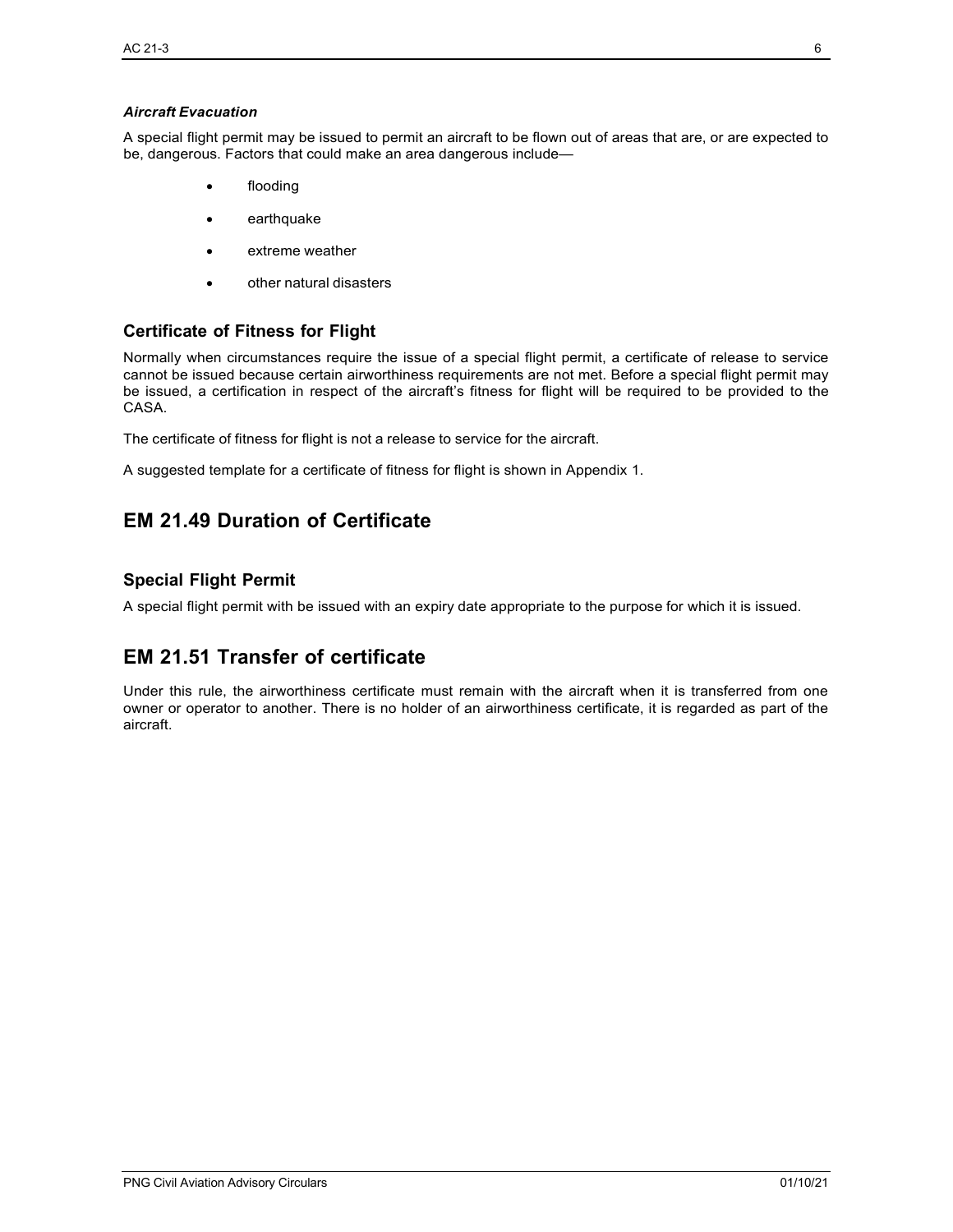# **APPENDIX 1**

### **CERTIFICATE OF FITNESS FOR FLIGHT**

| 2. It is hereby certified that the aircraft defined hereon has been inspected and is fit for<br>flight provided it is properly loaded. |
|----------------------------------------------------------------------------------------------------------------------------------------|
| condition of the aircraft is altered, whichever is earlier.                                                                            |
|                                                                                                                                        |
| AMF Licence No                                                                                                                         |
|                                                                                                                                        |

 $\overline{\phantom{a}}$